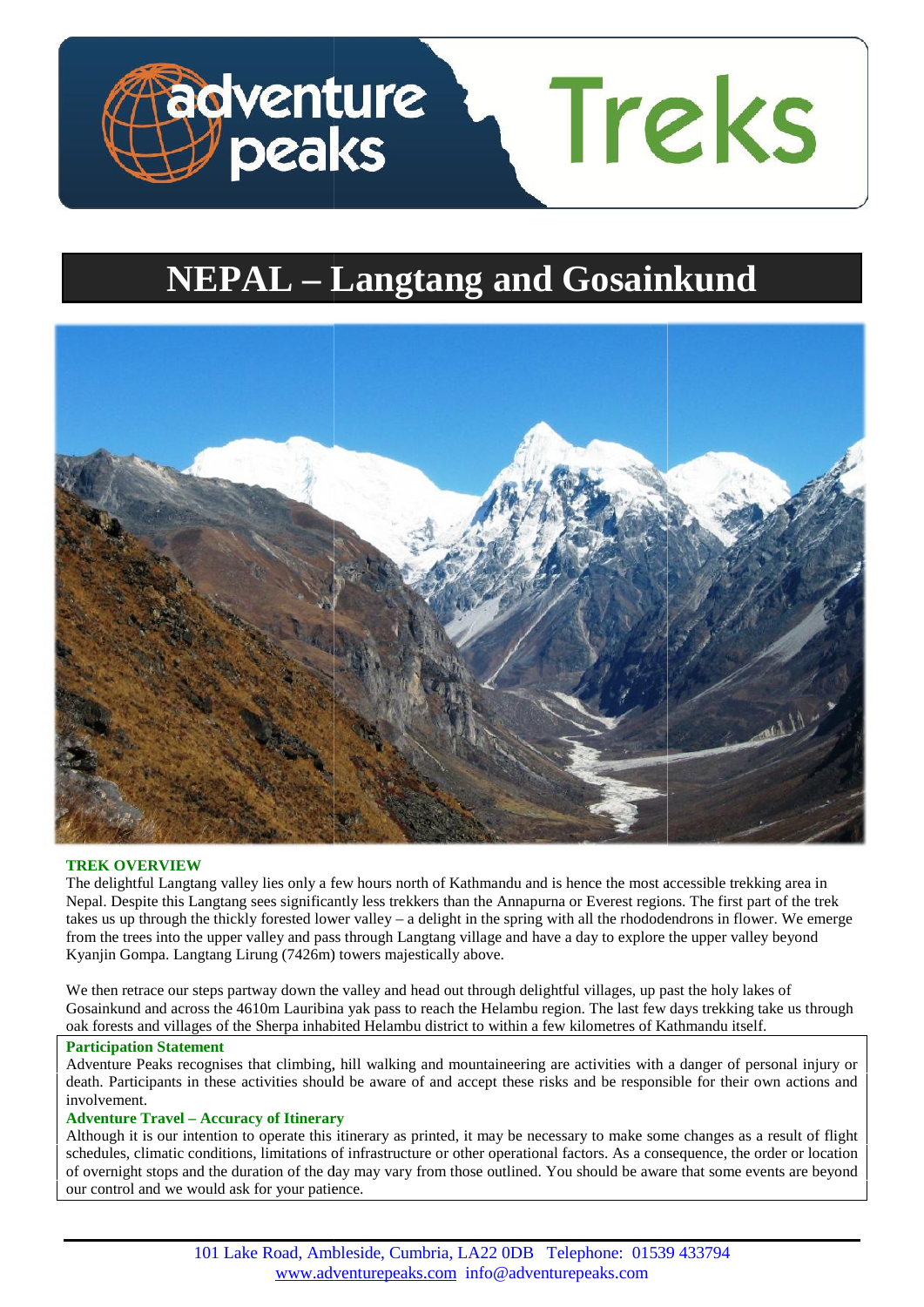## **PREVIOUS EXPERIENCE/FITNESS**

If you are used to regular multi-day hill walking you will have the right level of fitness to fully enjoy your time on this trek. Previous walking experience is not essential but will help you get the most out of this trip. Non hill walkers must come with a reasonable degree of fitness. Most days involve 6 - 8 hours walking plus plenty of rest stops.



## **GROUP AND LEADERS**

A fully qualified UK leader will accompany all groups of eight or more passengers. He/she will be assisted by an experienced Nepali leader. Smaller or private groups will be led by an English speaking Nepali guide. This trip is exclusive to Adventure Peaks.

### **WEATHER**

The weather should be pleasant during the day with cooler evenings and nights. Nepal is mostly dry from late September to May (the trekking season) and is coldest from December to February. This trek starts at a low altitude so you can expect the first few days to be quite hot. The higher you are the cooler it will be. In spring afternoon cloud tends to build up in the afternoon and can obscure the views. Walkers should realize however that weather in the high mountains is unpredictable and should<br>be prepared for this<br>WHAT TO CARRY be prepared for this September to May (the trekking season) and is coldest<br>from December to February. This trek starts at a low<br>altitude so you can expect the first few days to be quite<br>hot. The higher you are the cooler it will be. In spring

## **WHAT TO CARRY**

This trek is fully supported by a team of porters who will transport your main baggage. You will only need to carry a light daypack at the very most. A 35l rucksack is a useful size to comfortably fit in essential items such as water bottle, camera, wet-weather gear and extra layers etc. This trek is fully supported by a team of porters who will transport your main baggage. You will only need to carry a light daypack at the very most. A 351 rucksack is a useful size to comfortably fit in essential items su

## **CATERING ARRANGEMENTS**

In the morning you can enjoy an early hearty breakfast of cereal, porridge, eggs and toast so you are fuelled up and ready to leave the teahouse whilst it's still fairly cool. Lunch is usually in a teahouse by the side of the trail or a picnic if there are no suitable places to eat. On arriving at your overnight teahouse you will be ready for a well earned cup of tea and biscuits - this leaves an hour or so to either rest or explore before a fine three course evening meal. Please remember that as the lodges like to source most of their supplies locally, the evening menus may appear repetitive. For pure good, hearty energy giving food you cannot beat the Nepalese staple, DalBhat, but most establishments will also offer choices of westernised food. There are plenty of opportunities to supplement your

diet by buying snacks and drinks from the shops you pass along the way.

# **ACCOMMODATION**

In Kathmandu you will stay in a 3\* hotel in rooms with private facilities. Twin, double or single rooms are available. On trek we utilise Nepalese trekking lodges (teahouses) which are locally owned and run fairly basic establishments providing good food, accommodation with 3-4 beds arranged in dormitories (doubles sometimes available, please request). You will need a sleeping mat and sleeping bag. There is a central dining/sitting room where food and drinks are served. Toilet facilities are usually outside. Despite the basic facilities, it is a great experience to share the company of local families who will often entertain with local songs and dance!

# **LANGUAGE AND TIME**

**Language:**Nepali is the official language but English is the 'commercial' language and is widely spoken.

**Time:** GMT+5hr45min (CET). No daylight saving time at present.

# **HEALTH**

All our UK leaders hold first aid certificates and carry a fully equipped first aid kit for medical emergencies. However you should bring your own supplies of plasters, blister prevention pads (Compeed), Paracetamol etc. and any medication you are taking. Contact your GP around eight weeks before your trip to check whether you need any vaccinations or other preventive measures. Country specific information and advice is published by the National Travel Health Network and Centre, and useful information about healthcare abroad, including a country by-country guide of reciprocal health care agreements with the UK, is available from **NHS** Choices. Tap or stream water should never be drunk without first sterilizing with chlorine dioxide tablets or by boiling.



# **INSURANCE**

Insurance which covers mountain rescue, evacuation and medical expenses is **essential**. You should note there are no official mountain rescue services in Nepal and that any evacuation in the event of a serious medical emergency to the nearest hospital will be by land or military helicopter. We will require a copy of your insurance prior to departure. Please also ensure your insurance covers you for walking above 4000m (some will exclude this option).

101 Lake Road, Ambleside, Cumbria, LA22 0DB Telephone: 01539 433794 www.adventurepeaks.com info@adventurepeaks.com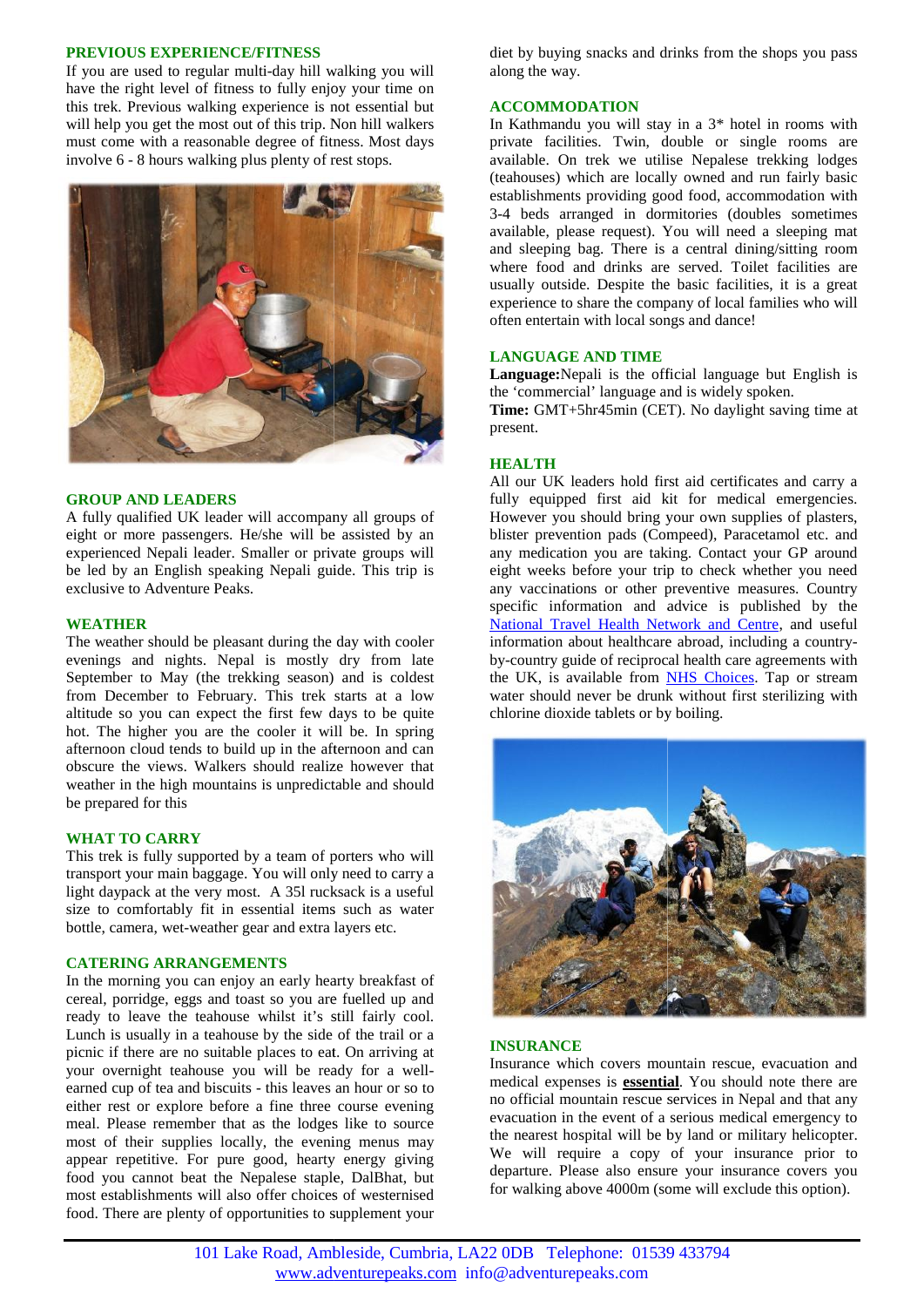## **ALTITUDE**

If you are new to altitude you may have concerns about the effects. Don't worry because our itineraries allow sufficient time to acclimatise, and altitude rarely causes anyone any problems on this trip. The best way to avoid such symptoms is to walk at a gentle steady pace and drink plenty of fluid. ient time to acclimatise, and altitude rarely causes<br>the any problems on this trip. The best way to avoid<br>symptoms is to walk at a gentle steady pace and drink

#### **USEFUL TIPS USEFUL TIPS**

Just in case your main luggage goes missing en route, it is a good idea to wear your boots on the plane. Most other things can be replaced but comfortable, well worn-in boots cannot.Pack important items in strong plastic bags. Just in case your main luggage goes missing en route, it is<br>a good idea to wear your boots on the plane. Most other<br>things can be replaced but comfortable, well worn-in boots<br>cannot.Pack important items in strong plastic b

## **EQUIPMENT**

A detailed equipment list is provided on booking but normal winter walking equipment is all that is required, together with a three to four season sleeping bag which can be hired from us. For equipment purchases Adventure Peaks offers a 15% discount off the RRP from their shop in Ambleside or online. together with a three to four season<br>can be hired from us. For equipment p<br>Peaks offers a 15% discount off the I<br>in Ambleside or online.<br>**BAGGAGE**<br>For your own comfort travel light

### **BAGGAGE**

For your own comfort travel light.Normally airlines restrict baggage to 20kg and on trek the weight for porters should be kept to 15kg, (you will be wearing boots and one set of trekking clothes).Some items can be left at the hotel in Kathmandu for your return. restrict baggage to 20kg and on trek the weight for por<br>should be kept to 15kg, (you will be wearing boots<br>one set of trekking clothes).Some items can be left at

#### **VISAS AND PERMITS VISAS**

UK citizens and most EU nationals can purchase Visas on arrival. You will need the payment of US\$40 ready in cash and two passport sized photographs. All other countries should check with their local embassy. Passports must be valid for at least six months after the end date of the trip. UK citizens and most EU nationals can purch<br>arrival. You will need the payment of US\$40 and two passport sized photographs. All otl<br>should check with their local embassy. Passp<br>valid for at least six months after the end d

### **LOCAL COSTS LOCAL COSTS**

All accommodation on the itinerary and most meals are included; please see the itinerary page for full details. included; please see the itinerary page for full details.<br>Additional costs would include any drinks or snacks outside of mealtimes and personal spending.

You would be responsible for any extra night's accommodation or costs (including fees for changes to International flights), due to you finishing the trip early or to unavoidable delays. All additional payments would need to be paid for whilst in Nepal (card payments accepted).

## **CURRENCY**

The currency in Nepal is the Rupee (NPR) but you cannot get rupees outside of Nepal - therefore take UK sterling or US\$ and exchange on arrival in Kathmandu. Don't try and change money in the street in Nepal as it is illegal. ATMs and change bureaux are available in the arrivals hall at the airport and in Kathmandu. It is best to change all the money you need in Kathmandu.

#### **TIPPING**

Tipping is an accepted part of life in Nepal. We generally tip our local staff as a whole. Please see the Nepal Background Sheet in your Welcome Pack for more

# **EXTENSIONS**

- **Everest Panoramic Flight** (from Kathmandu).
- **Chitwan Safari** (+ 4 or 5 days)

information. Tipping at meals and in hotels is normal practice.

# **ADVENTURE PEAKS KITBAG**

All Adventure Peaks clients who reside in the UK will receive a **FREE** kitbag for any treks outside the UK. The bag will be posted to you approx. 3 weeks prior to your



departure. If you have travelled with us before and already have an Adventure Peaks kitbag, or reside outside the UK, we will send an alternative gift.

# **FLIGHTS AND JOINING ARRANGEMENTS**

Flights are NOT included as part of this holiday.(Our itinerary assumes you take an overnight flight on the way out and a daytime flight on the return. Adventure Peaks would be delighted to arrange your flights for you. The earlier you book, the better price we can obtain for flights. The cost of flights will be quoted to you separately and will vary with departure and booking date. There are a lot of airlines which fly from the UK to Kathmandu, and we are able to obtain preferential rates with some of these. Whatever flight you take, you will be met at the airport and transferred to the hotel in Kathmandu.

**The rendezvous for this trip is the ARRIVALS HALL AT KATHMANDU AIRPORT when your flight comes in on Day 2.**

**PLEASE ENSURE YOU DO NOT PURCHASE YOUR INTERNATIONAL TRAVEL (FLIGHTS OR OTHER) UNTIL WE HAVE GUARANTEED YOUR TRIP IS RUNNING.**

*FOR PRICES AND MORE DETAILSPLEASE SEE OUR WEBSITE OR CONTACT OUR OFFICE CONTACT* 

101 Lake Road, Ambleside, Cumbria, LA22 0DB Telephone: 01539 433794